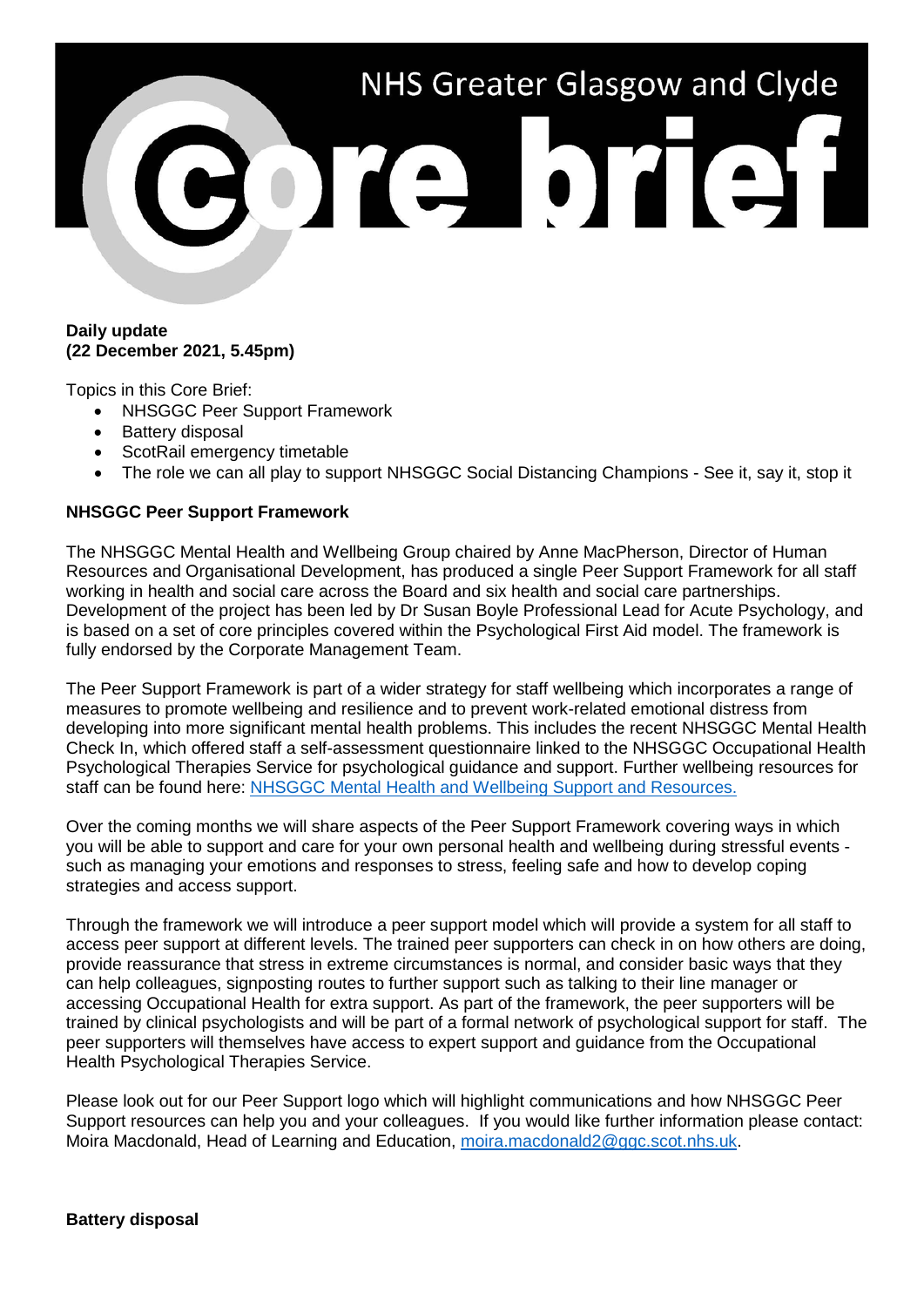There have been a number of non-conformances related to battery waste disposal in clinical waste throughout NHS Scotland.

Please follow safe working practices and do not dispose of batteries in clinical waste streams. Items such as: household batteries, mobile phone batteries, defibrillator batteries and any other battery containing equipment should not enter the clinical waste stream at any point. These items are not suitable for the clinical waste treatment process and doing so creates a significant health and safety risk.

Remember to follow correct waste segregation procedures and the guidance provided in SHTN3, NHS Scotland Waste Management Guidance.

If you have any questions or require assistance in disposing of batteries or battery containing medical equipment then please contact your local facilities team.

### **ScotRail emergency timetable**

Due to continuing staffing issues, ScotRail will be introducing an emergency timetable from 4 January. This timetable will be in operation until at least 28 January, but may be in place for longer. This change mainly withdraws additional services which operate at peak time, but some routes will see changes throughout the day. Early morning and late evening services are generally retained. The information will be posted on the [ScotRail](https://www.scotrail.co.uk/) website and app in the coming days.

# **The role we can all play to support NHSGGC Social Distancing Champions See it, say it, stop it**



Many thanks to all the Social Distancing Champions across NHSGGC. The purpose of having champions in place is to help promote good practice, and continue to raise awareness of physical distancing requirements and support staff members and where required to remind visitors/service users of the importance of adhering to current guidance while accessing our services.

It is important that all staff are aware that two metre physical distance still applies within our place of work and includes break areas and eating places.

We would like to take this opportunity to remind you all of NHS Greater Glasgow and Clyde's Core Values:

- $\checkmark$  Care and compassion
- $\checkmark$  Dignity and respect
- $\checkmark$  Openness, honesty and responsibility
- $\checkmark$  Quality and teamwork.

We ask all staff to be respectful towards our colleagues who are undertaking this role, they are there to help keep you safe. If a champion, or any member of staff approaches you to discuss physical distance practice, please welcome their advice and be mindful of the role they are undertaking.

It is important that we continue to maintain good physical distance practice throughout our working period.